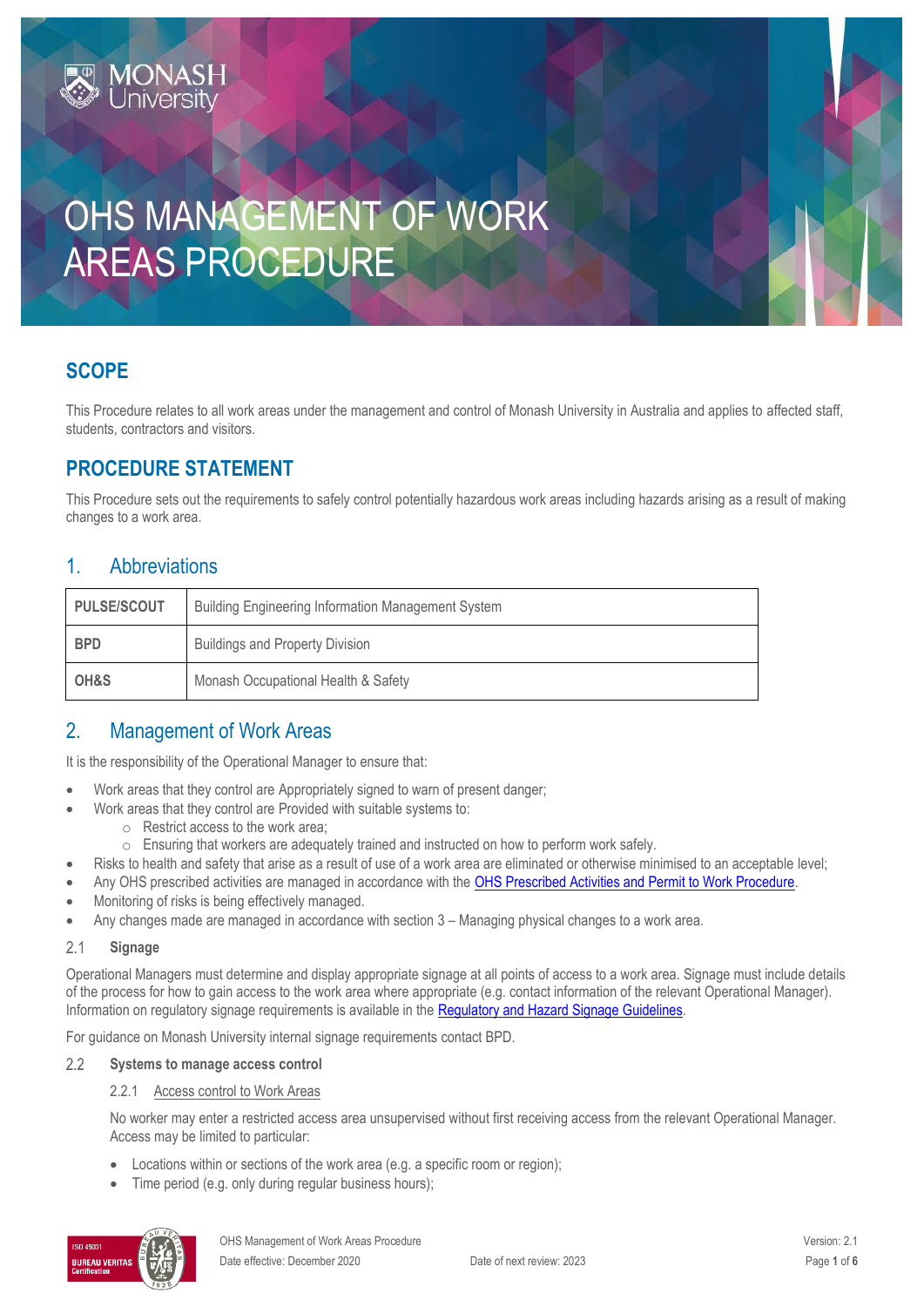- Activities (e.g. only to install a piece of equipment of perform a specific test); and/or
- Individual or Groups of workers (e.g. Contractors from a particular company).

Workers must not provide access to any other person unless specifically directed to do so by an appropriate authority (e.g. the relevant Operational Manager, Security guard working under the instruction of Monash Security, senior manager, a person performing duties as an emergency responder).

The Operation Manager must ensure that requirements before gaining approval to access a workplace (such as receiving a local area OHS induction) are provided to the worker in advance, so far as is reasonably practicable (e.g. some requirements may be waived if access is required as part of an incident or emergency).

The Operation Manager must ensure that an adequate control system is in place and communicated to workers so as to restrict access. The appropriateness of an access control systems will relate to the level of risk of the work area and the degree to which supervision can be provided to workers. Access control systems include access:

- Only via the operational manager or their delegate;
- Via the provisioning of swipe card;
- Via the installation of a lock and issuing of keys; or
- Signage indicating who can enter (this is the weakest form of control).

### 2.2.2 Induction

The Operational Manager must ensure that local area inductions are provided to any workers (including contractors) entering a work area to perform unsupervised work in accordance with the [OHS Induction and Training Procedure.](https://publicpolicydms.monash.edu/Monash/documents/1935627)

In the case of contractors, the operational manager (typically also their CRP) must ensure that the requirements of the OHS [Contractor Management Procedure](https://publicpolicydms.monash.edu/Monash/documents/1935599) are adhered to.

Where multiple parties share management control of a workplace, agreement must be reached on which person will ensure local inductions are completed.

Local OHS Induction must include, where appropriate, information on

- Identifying the level of risk of each work area;
- How to correctly interpret signage; and
- How to identify specific hazards that may arise as a result of plant, equipment, materials, processes or specific regions.

#### $2.3$ **Risk Management**

The Operational Manager must ensure that all risks that arise through the use of the work area are managed in accordance with the [OHS Risk Management Procedure.](https://publicpolicydms.monash.edu/Monash/documents/1935636)

Specifically, that the following risks are managed:

- Conducting work after-hours; in accordance with the **After-Hours Procedure**.
- Disruption to an established emergency response plan (albeit temporary); in accordance with the Emergency Management [Procedure.](https://publicpolicydms.monash.edu/Monash/documents/1935608)
- Disruption to emergency communications equipment; in accordance with the Provision of Emergency Communication Systems [Procedure.](https://publicpolicydms.monash.edu/Monash/documents/1935646)
- Falls from heights risk; in accordance with the [Working From Heights Risk Management Procedure.](https://publicpolicydms.monash.edu/Monash/documents/1935641)
- Confined space; in accordance with the Confined Space Risk [Management Procedure.](https://publicpolicydms.monash.edu/Monash/documents/1935605)
- **Earthworks**; in accordance with the **Earthworks Risk Management Procedure.**
- Ionising Radioactive sources; in accordance with the [Using Ionising Radiation Procedure.](https://publicpolicydms.monash.edu/Monash/documents/1935648)
- Hazardous chemicals and substances; in accordance with th[e Using Chemicals Procedure.](https://publicpolicydms.monash.edu/Monash/documents/1935640)
- **Biological hazards; in accordance with the [Using Biologicals and Animals Procedure.](https://publicpolicydms.monash.edu/Monash/documents/1935647)**
- Presence of asbestos containing materials; in accordance with th[e OHS Asbestos Management Procedure.](https://publicpolicydms.monash.edu/Monash/documents/1935600)
- Occupational noises; in accordance with the [Noise Management Procedure.](https://publicpolicydms.monash.edu/Monash/documents/1935622)
- The operation of Drones; in accordance with the [Drone Safety Management Procedure.](https://publicpolicydms.monash.edu/Monash/documents/1935609)

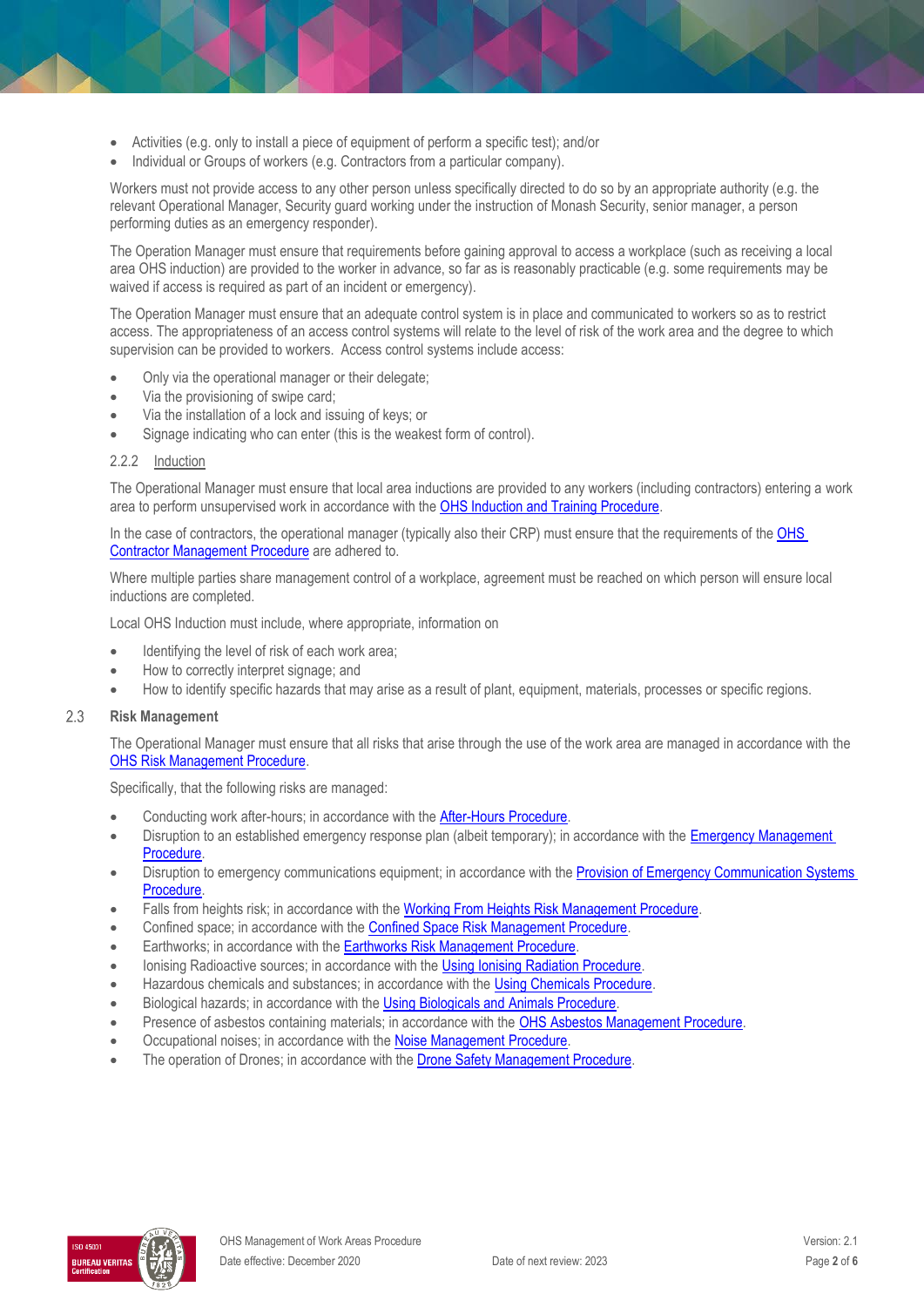### $2.4$ **Prescribed Activities and Permit-to-work requirements**

The Operational Manager must ensure that any other person directing work that involves prescribed activities within work areas that they control, are approved to do in accordance with the [OHS Prescribed Activities and Permit-to-work Procedure.](https://publicpolicydms.monash.edu/Monash/documents/1935634)

#### 2.5 **Essential Services and Life Safety Measures**

### 2.5.1 Identification of Essential services and life safety measures

Operational Managers must ensure that suitable essential services and life safety measures are installed and maintained in good working order to ensure a safe working environment. It is the responsibility of the Operational Manager to determine the:

- Suitability of existing life safety measures and essential services and identify if additional measures are required.
- Most appropriate means of monitoring essential services and life safety measures and ensure that the person or organisation determined to perform monitoring is aware of these procedural requirements. For Monash owned buildings this monitoring is typically performed by BPD.
	- o When determining the means of monitoring, consideration must be given to the:
		- The National Construction Code (NCC) Series;
		- The requirements specified by the OHSMS (e.g. safety showers in accordance with the Using Chemicals [Procedure\)](https://publicpolicydms.monash.edu/Monash/documents/1935640); and
		- Relevant industry standards.
	- $\circ$  Records of monitoring must be retained by the person or organisation in control of monitoring and be made available upon request. Monitoring records must include the:
		- Asset being tested;
		- **Nominated testing routine;**
		- **Date tested:**
		- The findings of the testing; and,
		- Person and organisation performing the testing.

### 2.5.2 Non-conformity identified during monitoring

Any non-conformity identified through monitoring of essential services and life safety measures must be communicated, in a timely fashion, to any impacted operational managers and receipt of this information acknowledged.

#### 2.6 **Workplace Monitoring Programs**

### 2.6.1 OHS Spot Checks

Heads of Academic/Administrative units or their delegates can direct their Safety Officer to conduct an OHS Spot Check of a specific work area, to assess that work practices are consistent with documented OHS risk management practices, standards and legislative requirements. Heads of Academic/Administrative units or their delegates must notify relevant operational managers before undertaking OHS Spot checks of their work areas.

OHS Spot checks may only be undertaken by Safety Officers who have completed the OHS for Safety Officers training.

All OHS Spot Checks must be recorded using the SARAH Checklists and Inspections module.

### 2.6.2 OHS Workplace Inspections

Heads of Academic/Administrative units or their delegates must ensure that OHS Workplace Inspections are conducted for any occupied work areas under their control to assess that these spaces are deemed to be safe. Heads of Academic/Administrative units or their delegates must notify relevant operational managers before undertaking OHS workplace inspections of their work areas.

Where a Designated Work Group (DWG) exists, elected HSRs must be invited to each OHS workplace inspection.

OHS Workplace must be conducted according to the frequencies listed below:

| Inherent level of risk of the work area | <b>Frequency</b>                         |
|-----------------------------------------|------------------------------------------|
| Very High                               | As determined by the operational manager |
| High                                    | At least once per semester               |
| Medium                                  | At least once per semester               |
| Low                                     | At least once per year                   |

All OHS Workplace Inspections must be undertaken only by staff who have completed the OHS for Safety Officers Training except for:

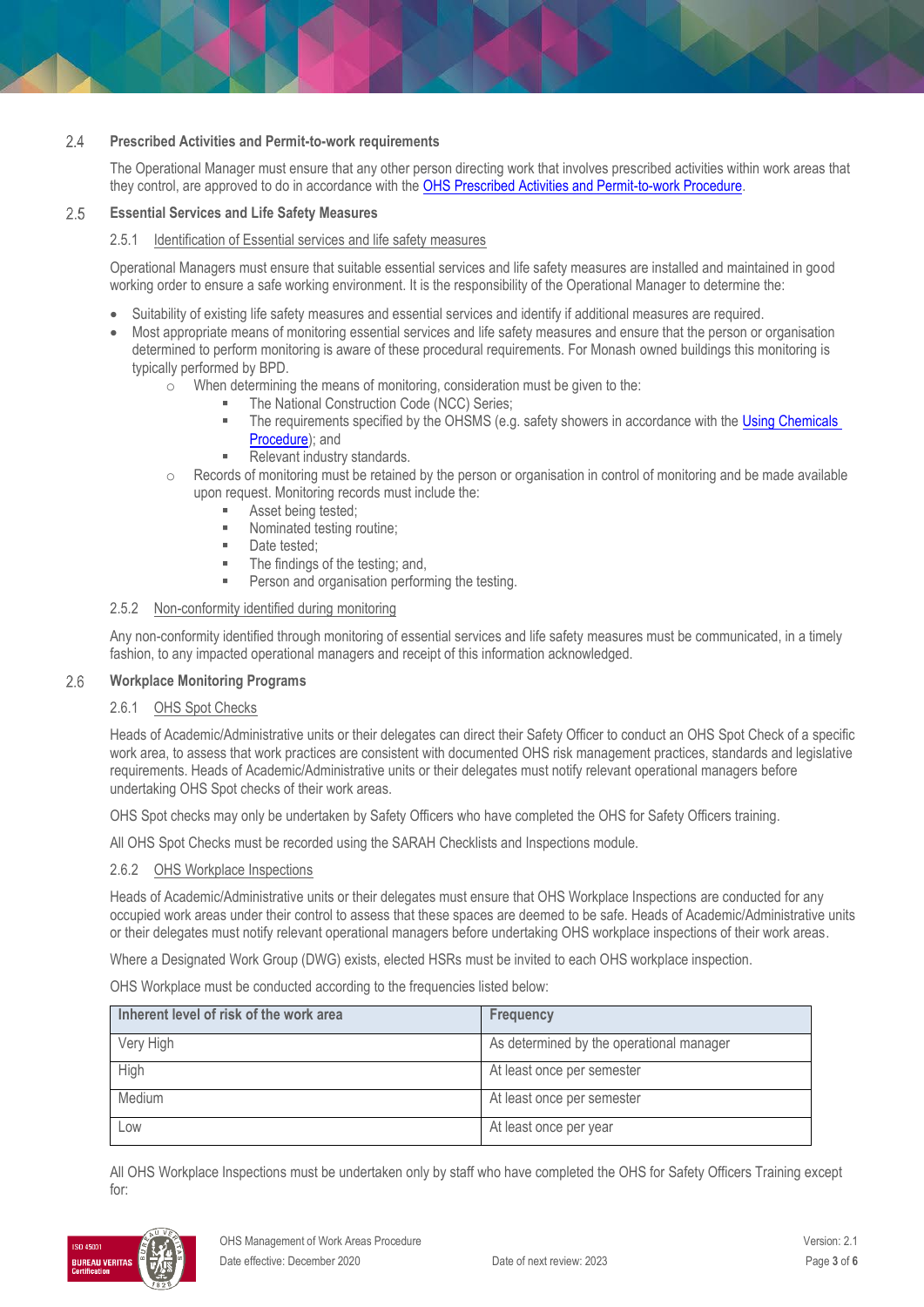- Office spaces occupied by less than 4 people and home-based workspaces can be inspected by the relevant occupants using the OHS Office Workplace Inspection Tool (in SARAH), once they have completed the Ergonomics Principles training (available in myDevelopment).
- Residential spaces which may be undertaken by MRS Operations officers under the supervision of Safety Officers who have completed the OHS for Safety Officers Training.
- Centrally managed teaching spaces which may be undertaken by BPD staff under the supervision of Safety Officers who have completed the OHS for Safety Officers Training

All OHS Workplace Inspections must be recorded using the SARAH Checklists and Inspections module.

## 3. Managing Physical Changes to a Work Area

Any person responsible for managing physical changes to a work area are responsible for ensuring that:

- Impacted workers are provided with communication on the nature and details of the proposed change; in accordance with the OHS [Communication Procedure;](https://publicpolicydms.monash.edu/Monash/documents/1935624)
- Adequate consultation, in accordance with the [OHS Consultation Procedure,](https://publicpolicydms.monash.edu/Monash/documents/1935625) is held to listen and where warranted, respond to worker concerns.
- For any changes with an anticipated duration of more than 24 hours, and that may increase or maintain an inherent level of risk greater than low risk:
	- o BPD has been notified either via
		- **Pulse request for short term or minor changes; or**
		- PMRS for capital works.
	- $\circ$  SISfm has been updated to accurately reflect these changes before the changes are made effective.

These changes typically arise as a result of:

- New spaces that are, or are being, constructed;
- Renovations and other modifications to a work area that have, or will have, changed the risks to workers utilising that space; or
- Temporary changes to space to facilitate an event or function.

Operational Managers must ensure that adequate monitoring of activities being performed to change a work area controlled by Monash University is conducted to ensure that risks to the health and safety of workers are eliminated or otherwise minimised so far as is reasonably practicable.

### $3.1$ **Transferring control of a work area**

Where change to a work area is required, the Operational Manager may hold collaborative discussions, in accordance with the OHS Consultation procedure, to determine who should be in control throughout the duration of works. For high and very high risk changes, a chain custody must be established.

In the event that control of a work area shall be transferred, Operational Managers must transfer that control to a:

- Project Manager that is:
	- o Appointed by the Director of Projects, BPD; or
	- $\circ$  Appointed by the appropriate organisation in such cases where the building where the work area is part of a building is only partially, or is not, owned by Monash University.
- Monash University appointed principal contractor in accordance with the [OHS Contractor Management Procedure.](https://publicpolicydms.monash.edu/Monash/documents/1935599)
- Additional care must be taken to ensure that risks are going to be managed by the third party's own OHS requirements. This is typically appropriate for:
	- o Closed sites (where there is no principal contractor).
	- o Event spaces (such as the use of a catering firm).

The Operational Manager managing change to a work area, and, the Operational Manager that will take control of the work area, must ensure that appropriate consultation is conducted with workers to ensure that the risks to their health and safety are eliminated or otherwise minimised so far as reasonably practicable in accordance with th[e OHS Consultation Procedure](https://publicpolicydms.monash.edu/Monash/documents/1935625) and th[e OHS Risk Management Procedure.](https://publicpolicydms.monash.edu/Monash/documents/1935636)

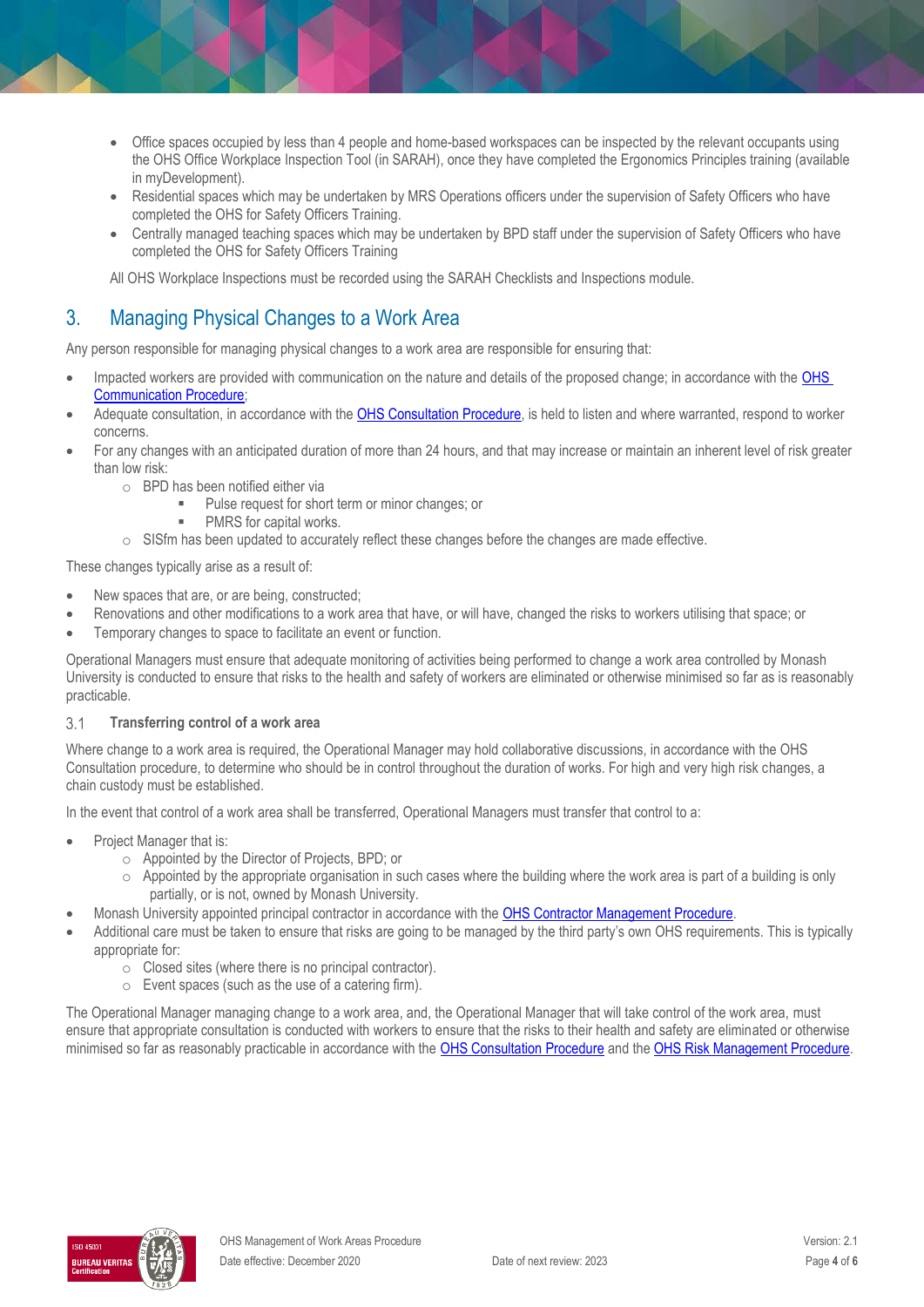# 4. Responsibility for Implementation

A comprehensive list of OHS responsibilities is provided in the document OHS Roles, Responsibilities and Committees Procedure.

# **DEFINITIONS**

A general list of definitions is provided in the **Definitions tool**. Definitions specific to this procedure are provided below.

| Key word                                       | <b>Definition</b>                                                                                                                                                                                                                                                                                                                                                       | <b>Typical Examples</b>                                                                                                                                                                                                                                                                                                                                                                                                                                                       |
|------------------------------------------------|-------------------------------------------------------------------------------------------------------------------------------------------------------------------------------------------------------------------------------------------------------------------------------------------------------------------------------------------------------------------------|-------------------------------------------------------------------------------------------------------------------------------------------------------------------------------------------------------------------------------------------------------------------------------------------------------------------------------------------------------------------------------------------------------------------------------------------------------------------------------|
| <b>Essential Services</b>                      | Services as described by a qualified<br>building surveyor, by whomsoever<br>rendered, that the interruption of which<br>would endanger the life, health or<br>personal safety of any person.                                                                                                                                                                            | Fire doors and Fire isolated stairwells<br>$\bullet$<br>Smoke and Heat Alarm System<br>$\bullet$<br>Sprinklers<br>$\bullet$<br>Exit signs (egress)<br><b>Emergency Lighting</b>                                                                                                                                                                                                                                                                                               |
| Life Safety Measures                           | Services as determined by the<br>Manager, OH&S, by whomsoever<br>rendered, that the interruption of which<br>would endanger the life, health or<br>personal safety of any person.                                                                                                                                                                                       | Safety Showers and Eyewash Stations<br>Duress alarms<br>Power Isolation/RCDs                                                                                                                                                                                                                                                                                                                                                                                                  |
| <b>Hazardous Work Areas</b>                    | Spaces that pose a high risk to health<br>and safety due to the type of<br>equipment, substances or processes<br>they contain. These areas are<br>described by their Inherent Level of<br>Risk.                                                                                                                                                                         | Laboratories<br>$\bullet$<br>Workshops<br>$\bullet$<br>Animal facilities                                                                                                                                                                                                                                                                                                                                                                                                      |
| <b>Inherent Risk Level</b><br>Very High Risk   | High risk construction worksites<br>Areas that present an immediate risk to<br>$\bullet$<br>health and safety.<br><b>HV</b> Electrical<br>Immediate risk of falling from a height (e.g. lightweight /<br>$\bullet$<br>non-trafficable roof)<br>Risk of collapse (e.g. deep excavations)<br>Working with high risk radioactive materials or<br>chemicals<br>Tunnel works |                                                                                                                                                                                                                                                                                                                                                                                                                                                                               |
| <b>Inherent Risk Level</b><br><b>High Risk</b> | Risk is present mostly when activities<br>are being performed.                                                                                                                                                                                                                                                                                                          | PC2/High risk laboratories<br>$\bullet$<br>Plant Room<br>$\bullet$<br>Roof access outside safe zones and safety equipment<br>$\bullet$<br>Chemical Storage (e.g. Dangerous Goods Stores,<br>$\bullet$<br>Cleaners Cupboards)<br><b>Clinical Spaces</b><br>$\bullet$<br>Roof access working further than 2m from edge<br>Work that may potentially disturb Asbestos Containing<br>$\bullet$<br>Materials (ACMs).<br>Veterinary Laboratories and other Animal handling<br>areas |
| <b>Inherent Risk Level</b><br>Medium Risk      | Access control with limited additional<br>risk level                                                                                                                                                                                                                                                                                                                    | Workshops<br>$\bullet$<br>Egress between High risk areas.<br>$\bullet$                                                                                                                                                                                                                                                                                                                                                                                                        |
| <b>Inherent Risk Level</b><br>Low Risk         | All other habitable spaces                                                                                                                                                                                                                                                                                                                                              | Office and support spaces<br>$\bullet$<br>Teaching spaces (low risk)<br>$\bullet$<br>General access (Circulation, Amenities)<br>$\bullet$<br>Residences                                                                                                                                                                                                                                                                                                                       |